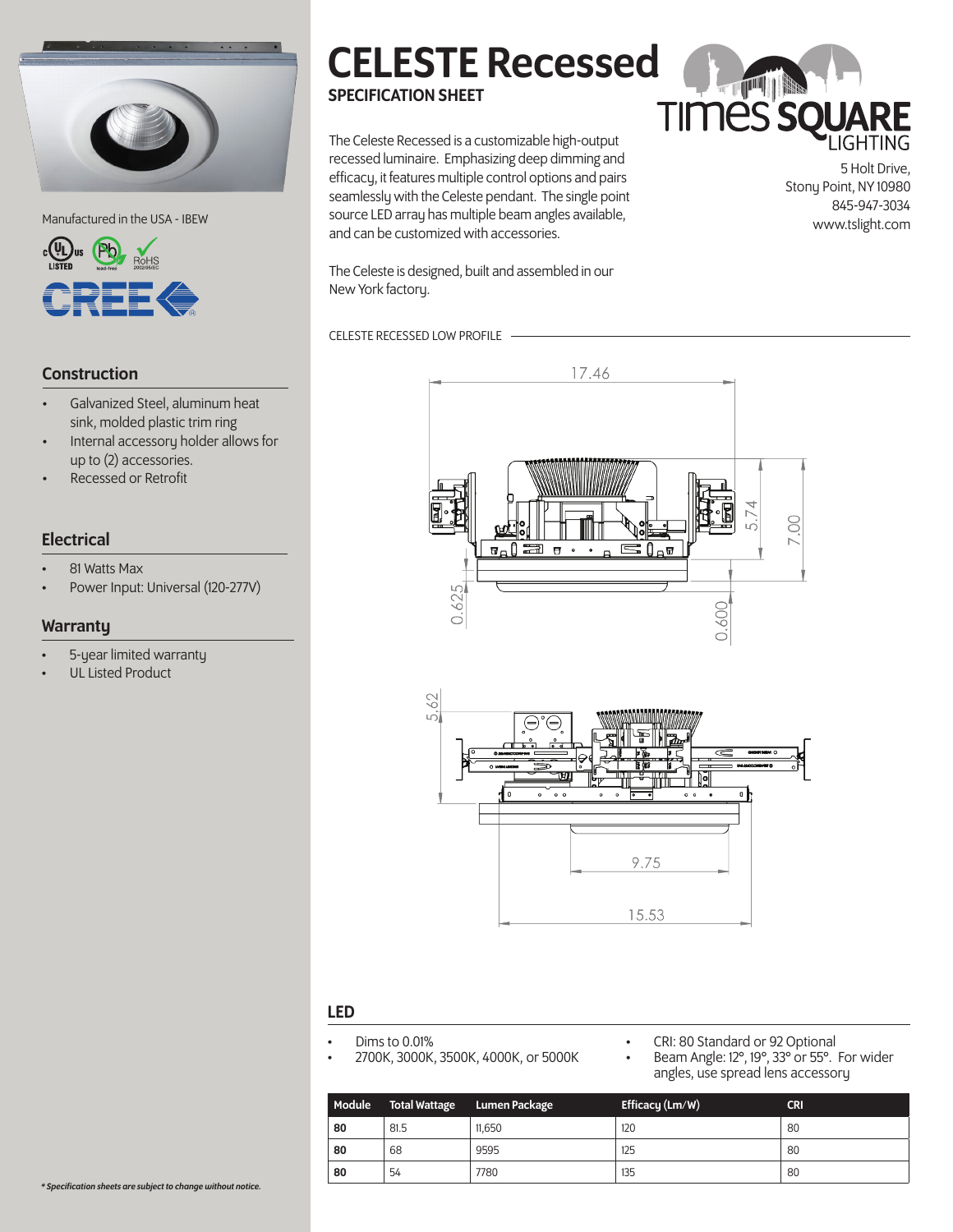### Enhanced DMX/RDM Features for Non Color Mixing Fixtures

- Available with RJ45 and terminal block for hardwiring DMX/RDM in/out.
- Push button addressing.
- Digital readout screen only activates when programming
- Master/Slave (local control) mode.
- Linear or logarithmic dimming curve.
- Failure mode choice of Fail ON or Fail OFF or any desired setting in-between.
- Integral 120 ohm Terminating Resistance can be turned on or off via on board controls

#### Basic DMX/RDM Features for Non Color Mixing Fixtures

- Available with RJ45 and terminal block for hardwiring DMX/RDM in/out.
- Addressing done at factory before delivery or in-field with an RDM Controller.
- Logarithmic dimming curve.
- Failure mode Fail ON

#### Photometric Data

NOTE: Applies only to the CELESTE 81.5 Watt Unit.









| PTDXE    | Programming tool for DMX Enhanced Fixtures  |
|----------|---------------------------------------------|
| LV##     | Louver                                      |
| GF##-600 | 5 <sup>o</sup> x50 <sup>o</sup> Linear Lens |
| GF##-601 | Beam Softener                               |
| GF##-673 | 50° Spread Lens                             |
|          |                                             |

### Black White Silver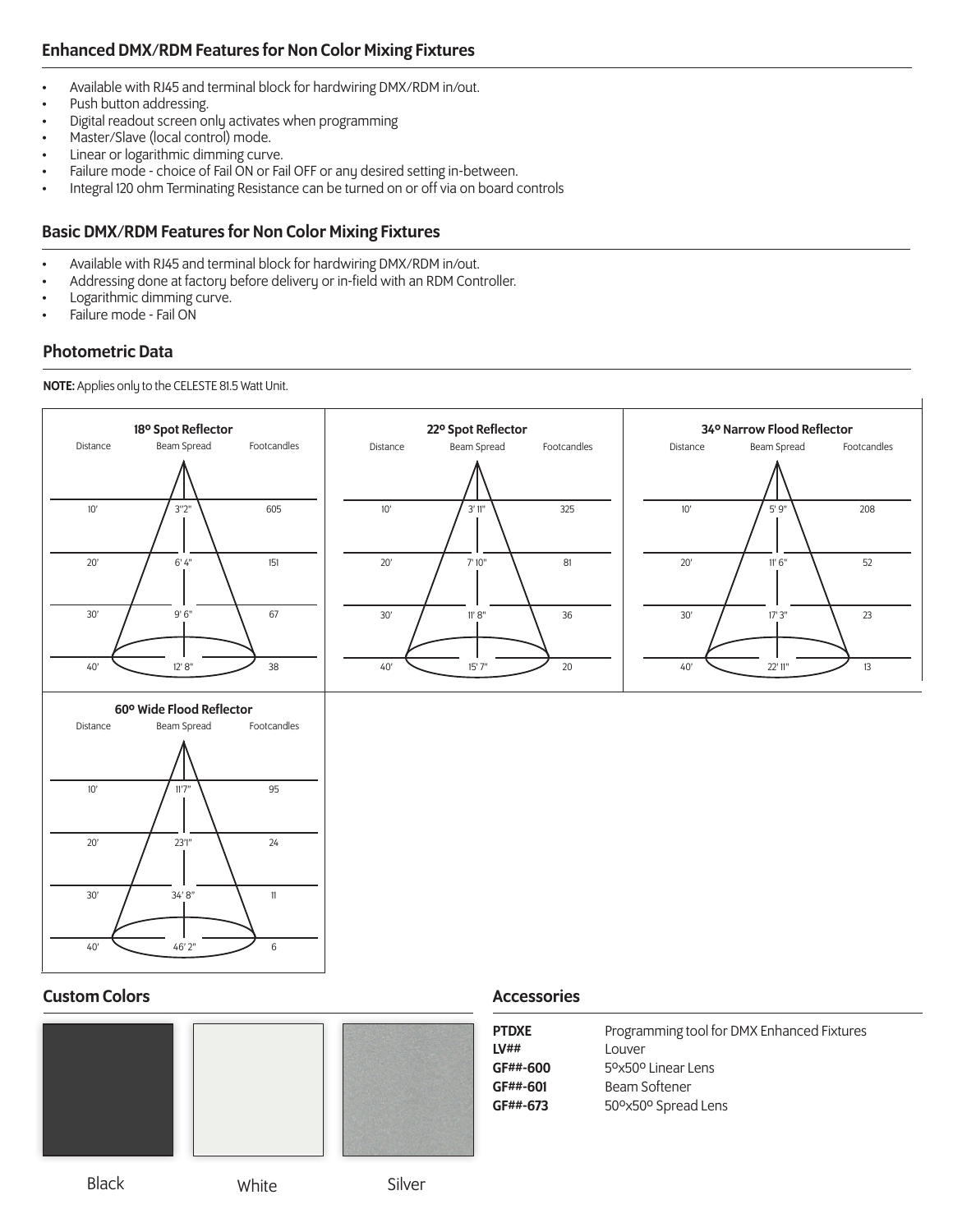#### HOW TO SPECIFY:

| <b>MODEL</b>                   | <b>WATTAGE</b>                                           | <b>LED MODULE</b>              |
|--------------------------------|----------------------------------------------------------|--------------------------------|
| <b>CELR</b> = Recessed Celeste | $81 - 81$ -Watts<br>$68 = 68$ -Watts<br>$54 = 54$ -Watts | $80 = 80$ CRI<br>$92 = 92$ CRI |

| <b>COLOR TEMPERATURE</b> | <b>FINISH</b>       | <b>OPTICS</b>     |
|--------------------------|---------------------|-------------------|
| $27 = 2700K$             | $B = Black$         | $12 = 12^{\circ}$ |
| $30 = 3000K$             | $W = White$         | $19 = 19^{\circ}$ |
| $35 = 3500K$             | $S =$ Silver        | $33 = 33^{\circ}$ |
| $40 = 4000K$             | $CC =$ Custom Color | $55 = 55^{\circ}$ |
| $50 - 5000K$             |                     |                   |

| <b>MOUNTING</b>                                                                   | <b>DIMMING</b>                                                                                                                                                                                                                                          | CONTROL / DMX CONNECTOR                                 |
|-----------------------------------------------------------------------------------|---------------------------------------------------------------------------------------------------------------------------------------------------------------------------------------------------------------------------------------------------------|---------------------------------------------------------|
| $NC = New Construction$<br>$RF = Retrofit$<br><b>SCA</b> = Sloped Ceiling Adapter | $TE = Training Edge$<br>$LE =$ Leading Edge<br><b>RACK</b> = Theatre (81W Only)<br>$010 = 0-10V$<br>$ND = Non-Dimming$<br>$D/O = 0-10V$ Dim to Off (81W Only)<br>$DXB = DMX / RDM Basic$<br>$DX = DMX / RDM$ Enchanced<br><b>ECO</b> = Lutron Ecosystem | $T = Terminal Block$<br>$E = R$ J45 Ethernet (Ethercon) |

#### EXAMPLE: CELR-81-92-35-W-19-NC-DXB-T

| <b>MODEL</b> | <b>WATTAGE</b> | <b>LED MODULE</b> | <b>COLOR TEMPERATURE*</b> | <b>FINISH</b> | <b>OPTICS</b> | <b>MOUNTING</b> | <b>DIMMING</b> | <b>DMX</b> | CESSORIES<br>AC( |
|--------------|----------------|-------------------|---------------------------|---------------|---------------|-----------------|----------------|------------|------------------|
|              |                |                   |                           |               |               |                 |                |            |                  |

| <b>CONNECTOR TYPES:</b> |                                   |   |                    |
|-------------------------|-----------------------------------|---|--------------------|
|                         | DXE - RJ45 ETHERNET<br>(ETHERCON) | - | DXT TERMINAL BLOCK |